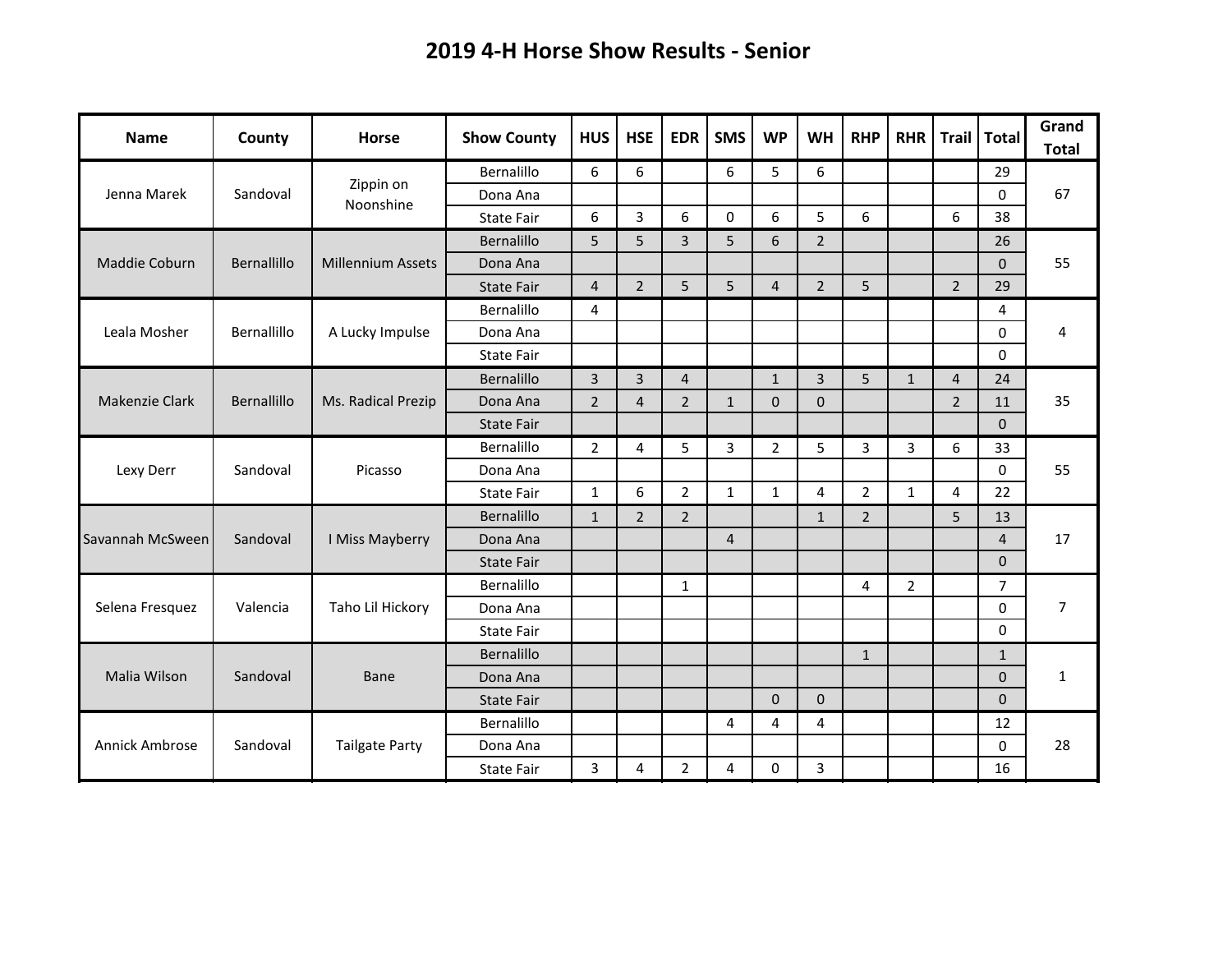## **2019 4-H Horse Show Results - Senior**

| <b>Name</b>              | County     | <b>Horse</b>             | <b>Show County</b> | <b>HUS</b>     | <b>HSE</b>     | <b>EDR</b>     | <b>SMS</b>     | <b>WP</b>               | <b>WH</b>      | <b>RHP</b>     | <b>RHR</b>     | Trail          | <b>Total</b> | Grand<br><b>Total</b> |
|--------------------------|------------|--------------------------|--------------------|----------------|----------------|----------------|----------------|-------------------------|----------------|----------------|----------------|----------------|--------------|-----------------------|
|                          | Bernalillo |                          | Bernalillo         |                |                |                |                | 3                       |                |                |                |                | 3            |                       |
| <b>Taylor White</b>      |            | Corona                   | Dona Ana           |                |                |                |                |                         |                |                |                |                | $\mathbf 0$  | 3                     |
|                          |            |                          | <b>State Fair</b>  |                |                |                |                |                         |                |                |                |                | $\Omega$     |                       |
| Kaydens Koenig           | Doña Ana   | Invest In a Sign         | Bernalillo         |                |                |                |                |                         |                |                |                |                | 0            | 26                    |
|                          |            |                          | Dona Ana           | 4              | $\overline{2}$ | 4              | 6              | 5                       | 4              | $\mathbf{1}$   |                |                | 26           |                       |
|                          |            |                          | <b>State Fair</b>  |                |                |                |                |                         |                |                |                |                | $\Omega$     |                       |
|                          | Lea        | Flashy Hot N Sonny       | Bernalillo         |                |                |                |                |                         |                |                |                |                | $\mathbf 0$  | 11                    |
| <b>Madison Baker</b>     |            |                          | Dona Ana           | $\mathbf{1}$   | $\mathbf{1}$   | $\mathbf{1}$   | 5              |                         |                |                |                | $\overline{3}$ | 11           |                       |
|                          |            |                          | <b>State Fair</b>  |                |                |                |                |                         |                |                |                |                | $\Omega$     |                       |
|                          | Doña Ana   | Brownie                  | Bernalillo         |                |                |                |                |                         |                |                |                |                | 0            | 6                     |
| Kamra Russell            |            |                          | Dona Ana           |                |                |                | $\overline{3}$ | 3                       |                |                |                |                | 6            |                       |
|                          |            |                          | <b>State Fair</b>  |                |                |                |                |                         |                |                |                |                | $\mathbf 0$  |                       |
| Presley Wright           | Sandoval   | Sheza Golden<br>Krymsun  | Bernalillo         |                |                |                |                |                         |                |                |                |                | $\mathbf{0}$ | 45                    |
|                          |            |                          | Dona Ana           | $\overline{3}$ | $\overline{3}$ | $\overline{3}$ | $\overline{2}$ | $\overline{\mathbf{4}}$ | $\overline{3}$ |                |                |                | 18           |                       |
|                          |            |                          | <b>State Fair</b>  | 5              | 5              | $\mathbf{1}$   | 6              | 5                       | $\mathbf{1}$   | $\mathbf{1}$   |                | $\overline{3}$ | 27           |                       |
|                          | Doña Ana   | <b>NMSU Tenders Last</b> | Bernalillo         |                |                |                |                |                         |                |                |                |                | 0            | 10                    |
| <b>Colton Ray Priest</b> |            |                          | Dona Ana           |                |                |                |                |                         |                | $\overline{2}$ | $\overline{2}$ |                | 4            |                       |
|                          |            |                          | <b>State Fair</b>  |                |                |                |                |                         |                | $\overline{4}$ | $\overline{2}$ |                | 6            |                       |
|                          | Lea        | Delightful Leah          | Bernalillo         |                |                |                |                |                         |                |                |                |                | $\mathbf{0}$ | 5                     |
| <b>Madison Baker</b>     |            |                          | Dona Ana           |                |                |                |                | $\overline{2}$          | $\overline{2}$ |                | $\mathbf{1}$   |                | 5            |                       |
|                          |            |                          | <b>State Fair</b>  |                |                |                |                |                         |                |                |                |                | $\mathbf 0$  |                       |
| Aiden Howell             | Santa Fe   | <b>Vons Got Freckles</b> | Bernalillo         |                |                |                |                |                         |                |                |                |                | 0            | 0                     |
|                          |            |                          | Dona Ana           |                |                |                |                |                         |                |                |                |                | 0            |                       |
|                          |            |                          | <b>State Fair</b>  |                |                |                |                |                         |                |                |                |                | 0            |                       |
| Kelsey McDonald          | San Juan   | Mr Dd Drifter            | Bernalillo         |                |                |                |                |                         |                |                |                |                | $\mathbf 0$  | 8                     |
|                          |            |                          | Dona Ana           |                |                |                |                |                         |                |                |                |                | $\pmb{0}$    |                       |
|                          |            |                          | <b>State Fair</b>  | $\mathbf{0}$   | $\mathbf{1}$   | $\overline{4}$ |                | 3                       |                |                |                |                | $\,8\,$      |                       |
|                          | Sandoval   | Invited Cuz I'm Gold     | Bernalillo         |                |                |                |                |                         |                |                |                |                | 0            |                       |
| Savannah McSween         |            |                          | Dona Ana           |                |                |                |                |                         |                |                |                |                | $\pmb{0}$    | 18                    |
|                          |            |                          | <b>State Fair</b>  | $2^{\circ}$    |                |                | $\overline{2}$ |                         | 6              | 3              |                | 5              | 18           |                       |